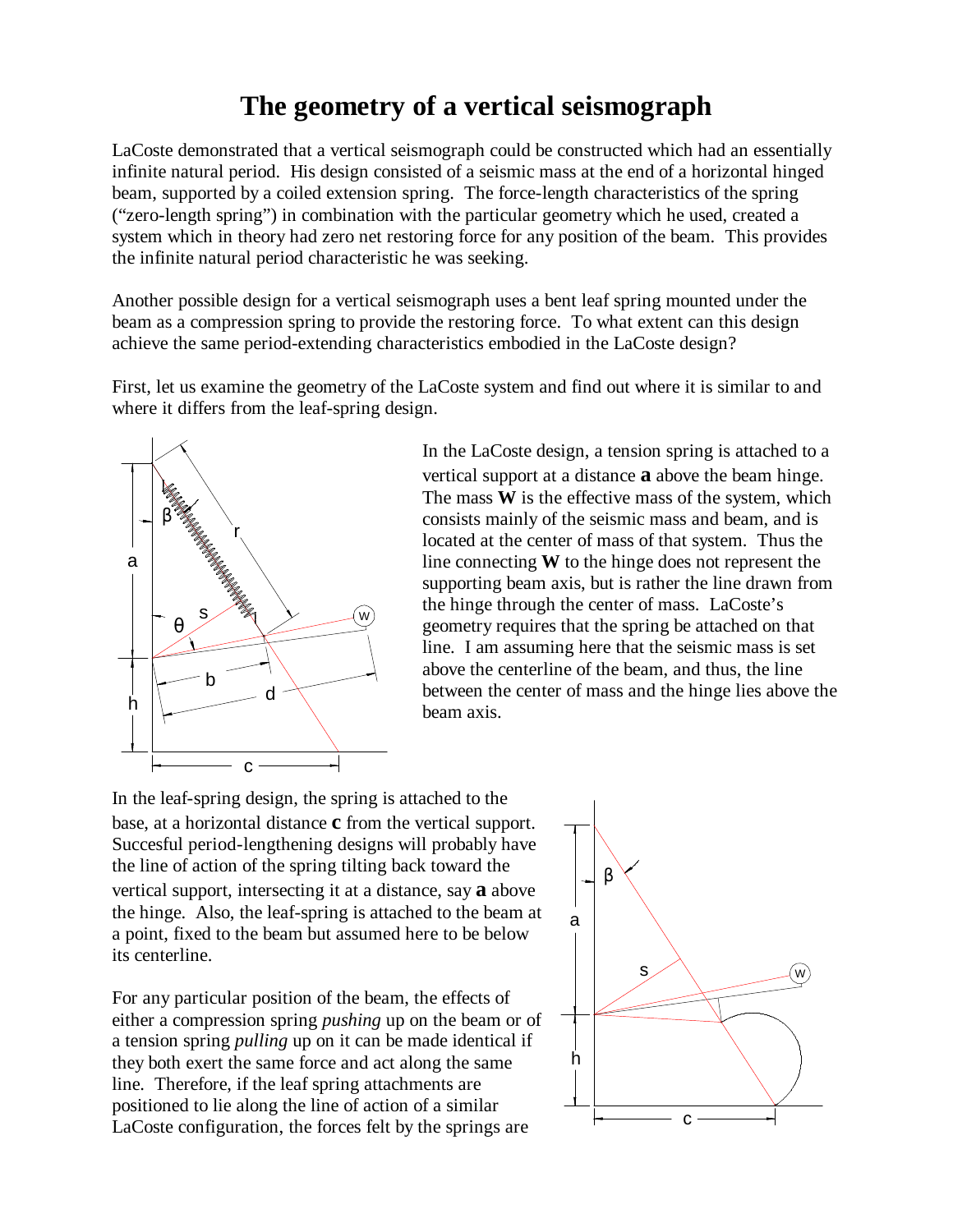identical. However, differences will appear once the beam moves up or down. In the LaCoste system the *upper* spring attachment is fixed and the line of action of its force will always pass through that point. In the leaf spring system, the *lower* attachment is fixed, and as the beam moves, the intersection of the line of action with the vertical support will move up and down. We should thus expect to see some differences in the behaviors of the two designs due to the differences in geometry.

To compare the two systems, for each I computed the force required between the spring mounting points to balance the effect of gravity acting on the center of mass, for varying positions of the beam. Those variable forces were plotted against the corresponding distances between the spring mounting points. If we found and installed a spring which exactly matched the observed force-length characteristic, the spring's force would everywhere exactly balance the gravity force and we would have achieved an infinite period system.

With a randomly assembled LaCoste geometry, the force vs length plot is a beautiful straight line intersecting the origin. So a "zero-length" linear spring, designed to match the force line will exhibit infinite period with this geometry.



With the leaf-spring, the plot is a shallow curve, depending of course on the particular geometry and dimensions chosen.

But, do we need to achieve complete matching of the spring force with the gravity force for all positions of the beam as LaCoste does? Particularly with a feedback design, where the feedback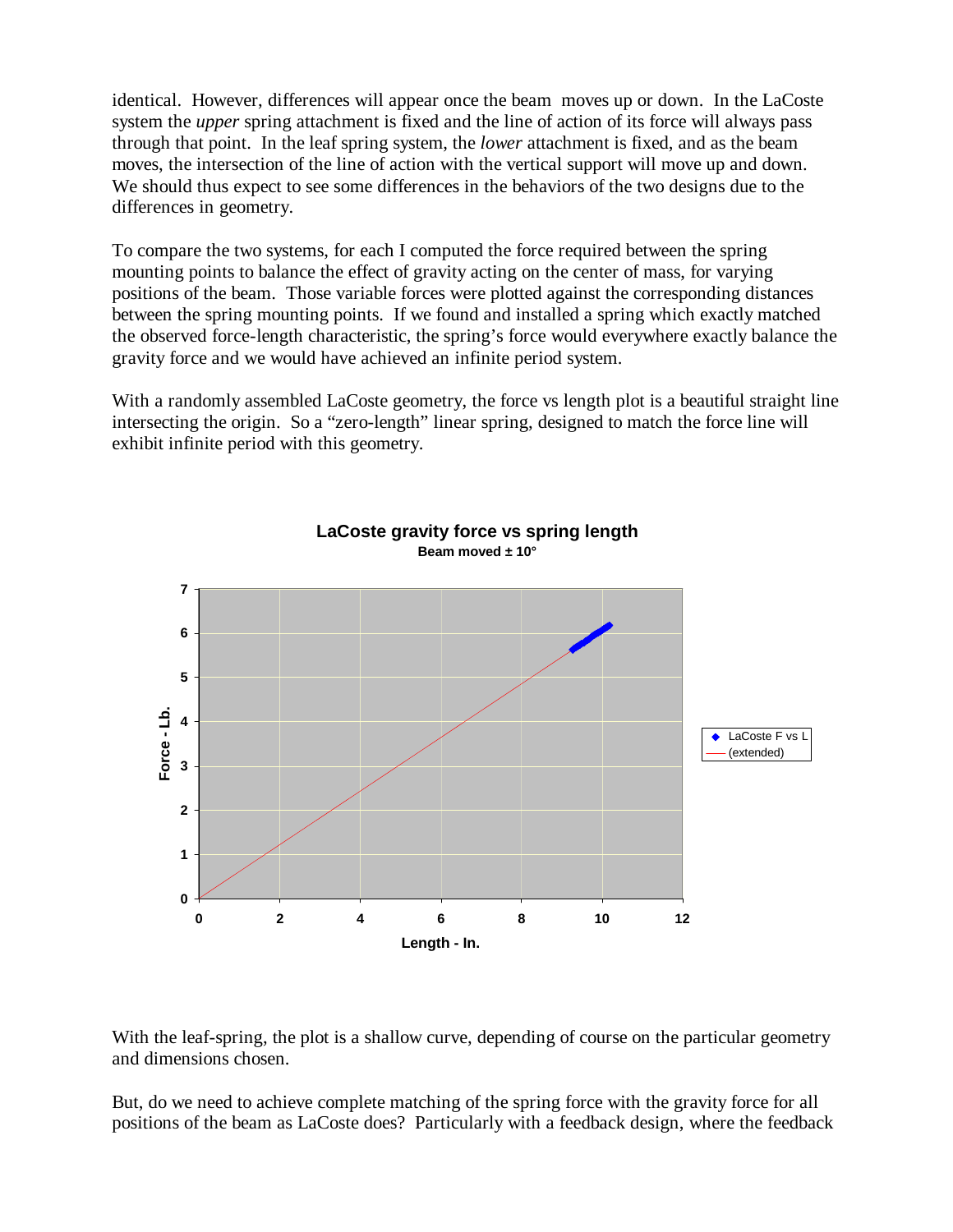acts to maintain a constant beam position, we don't. In that situation, we only need to be concerned with the forces when the beam is in the vicinity of its operating position. To have an infinite period, it is only necessary that the spring force curve be tangent to the gravity force curve at the operating point of the beam. The graph below shows the spring force vs length, plotted with the gravity force vs length for particular instrument dimensions which were selected to make the curves tangent when the beam is horizontal.



In such a design, if the feedback were removed, the beam would be unstable when positioned either above or below its operating point, and it would soon move to the limit stop. However with the feedback active, and with adequate DC loop gain, the beam should be easily held near the infinite-period position. The following graph of the difference between the gravity and spring forces as plotted previously, demonstrates the degree to which they can be made to balance. In this example, I assumed spring dimensions of 12" x 3.5" x 0.018" and starting from the assumed STM-8 dimensions, systematically adjusted them until the gravity and spring curves matched. Each plotted point represents one degree of beam motion, or about 0.24" of motion at the mass location.

Since the response characteristics of a feedback seismograph design do not depend much on the natural period of the spring-mass, it might be appropriate to ask, "why bother with all this"? I think the answer is that, by using a system having very little natural restoring force, there will be a number of major advantages when we attempt to implement the feedback system. The currents required in the feedback coil required to position the beam at DC are greatly reduced. In